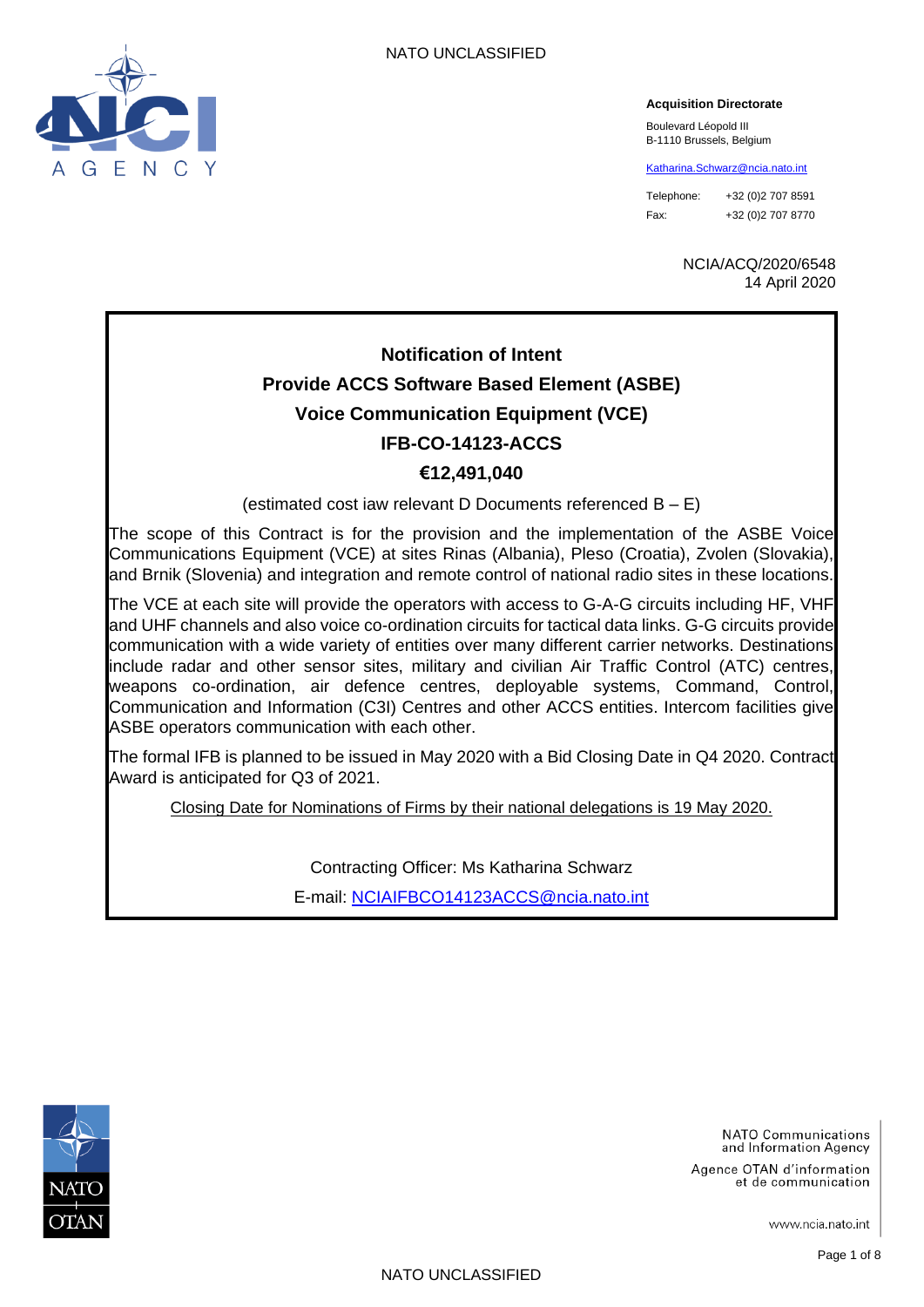

To : Distribution List

Subject : Notification of Intent to Invite Bids for International Competitive Bidding Provide ACCS Software Based Element (ASBE)

#### **IFB-CO-14123-ACCS**

- Reference(s) **:** A. AC/4-D/2261 (1996 Edition)
	- B. AC/4(PP)D/27232-ADD1 (Albania)
	- C. AC/4(PP)D/27253-ADD1 (Croatia)
	- D. AC/4(PP)D/27268-ADD1 (Slovakia)
	- E. AC/4(PP)D/27241-ADD1 (Slovenia)
	- F. AC/4-DS(2014)0019
	- G. C-M(2002)49 NATO Security Policy
	- 1. The NATO Communications and Information Agency (NCI Agency), acting as Procurement Agent on behalf of Albania, Croatia, Slovakia, and Slovenia, intends, in accordance with paragraph 6 of Reference A, to invite bids for the procurement and implementation of the VCS for the ASBE sites Rinas, Pleso, Zvolen, and Brnik. Release of this IFB is subject to prior authorization from the Investment Committee, currently envisaged for May 2020.
	- 2. An overview of the requirements for this IFB are summarised in Annex B attached hereto.
	- 3. The estimated investment cost for the services and deliverables included within scope of the intended contract is estimated at €12,491,040 for all four sites combined as set forth in References B-F.
	- 4. This will be a single Firm Fixed Price contract with expected duration of approximately 30 months and follow on contract options for In-Service Support and Post Warranty In-Service Support. It is planned to place a single contract with one Contractor. No partial bidding will be allowed.
	- 5. Subject to appropriate second stage authorization from the Investment Committee, the NCI Agency intends to use the standard International Competitive Bidding (ICB) Procedure, i.e. lowest priced technically compliant bid.
	- 6. The Agency plans to issue the formal IFB in May 2020 and to conduct site surveys followed by a Bidders Conference in Q3 2020. Bid Closing Date is envisaged for Q4 2020 and Contract Award for Q3 2021. Contract award is subject to funding availability by the NATO Investment Committee and Host Nations Albania, Croatia, Slovakia, and Slovenia. The Purchaser reserves the right to amend above dates accordingly.
	- 7. Pursuant to paragraph 6 of Reference A, National Representatives are kindly requested that the NCI Agency be provided with a Declaration of Eligibility, **not later than 19 May 2020** of qualified and certified firms that are interested in bidding for this project. In addition to the certifications required under this NOI, the Declarations of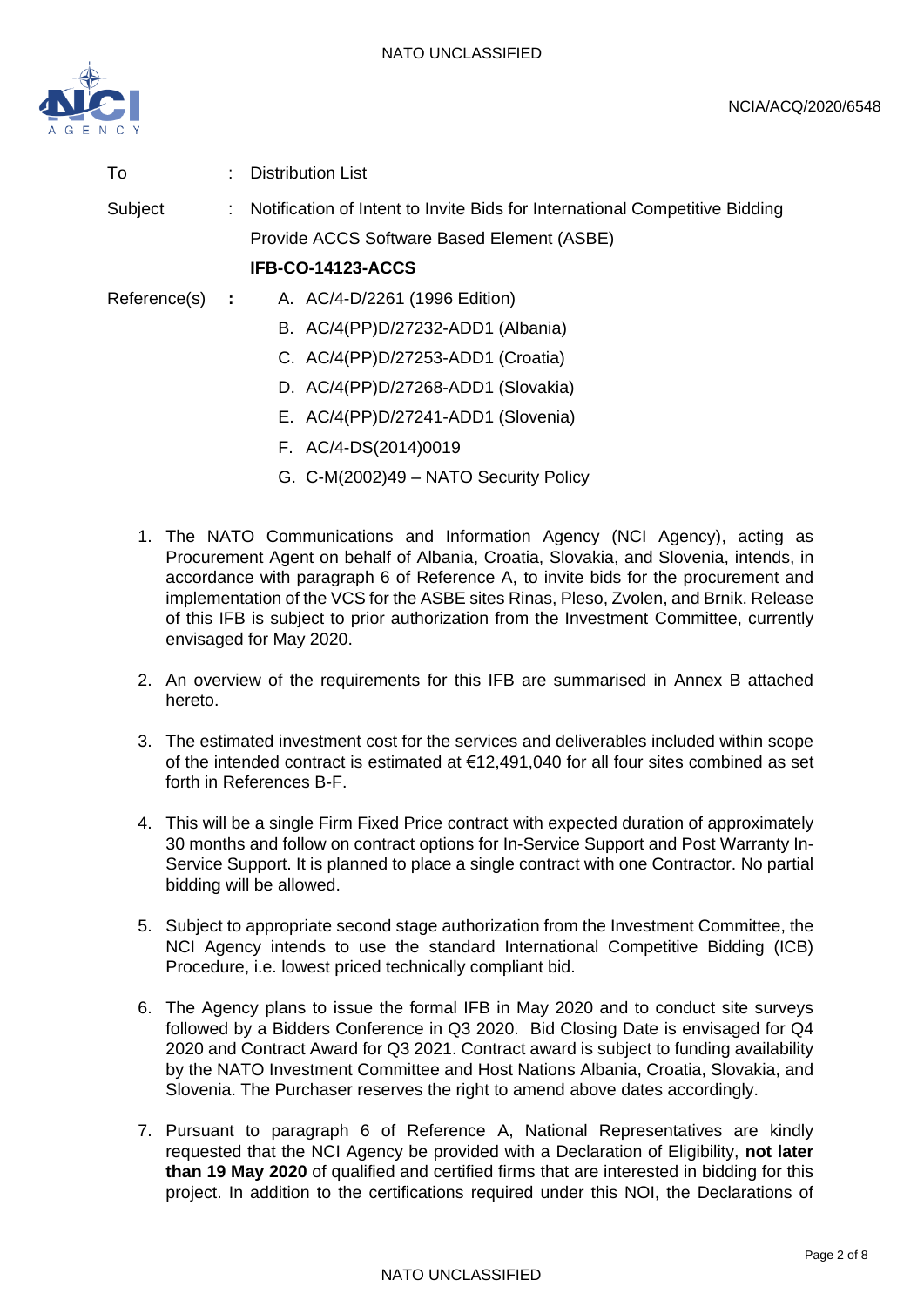

Eligibility shall include the following information for each of the nominated firms: **name of the firm, telephone number, fax number, e-mail address, and Point of Contact.** This information is critical to enable smooth communication with prospective Bidders and should be sent to the following address:

NATO Communications and Information Agency Boulevard Leopold III, 1110 Brussels, Belgium Attention: Katharina Schwarz – Senior Contracting Officer

Tel: +32 (2) 707 8591 Fax: +32 (2) 707 8770 E-mail: [NCIAIFBCO14123ACCS@ncia.nato.int](mailto:NCIAIFBCO14123ACCS@ncia.nato.int)

- 8. It is emphasized that requests for participation in this competition received directly from individual firms cannot be considered.
- 9. Bidders will be required to declare a bid validity of twelve (12) months from closing date for receipt of bids, supported by a bid guarantee of €300,000 (three hundred thousand EUR). Should the selection and award procedure exceed the Bid Closing Date by more than twelve (12) months, firms will be requested to voluntarily extend the validity of their bids and Bid Guarantee accordingly. Bidders may decline to do so, withdraw their bid and excuse themselves from the bidding process without penalty.
- 10. National Authorities are advised that the IFB Package will be NATO UNCLASSIFIED. However, execution of the proposed contract will require unescorted access and work of contractor personnel at NATO Class II security areas and in accordance with reference G, personnel of the winning bidder will be required to hold individual security clearances of "NATO SECRET". Only companies maintaining appropriate personnel clearances will be able to perform the resulting contract. Bidders are to note that contract award will not be delayed in order to allow Contractor personnel to obtain missing clearances.
- 11. The reference for this Invitation for Bid is CO-14123-ACCS, and all correspondence concerning it should reference this number.
- 12. Your assistance in this procurement is greatly appreciated.

For the Director of Acquisition:

Katharina Schwarz Senior Contracting Officer

athàng

Enclosures: Annex A Distribution List Annex B Description of Contract Scope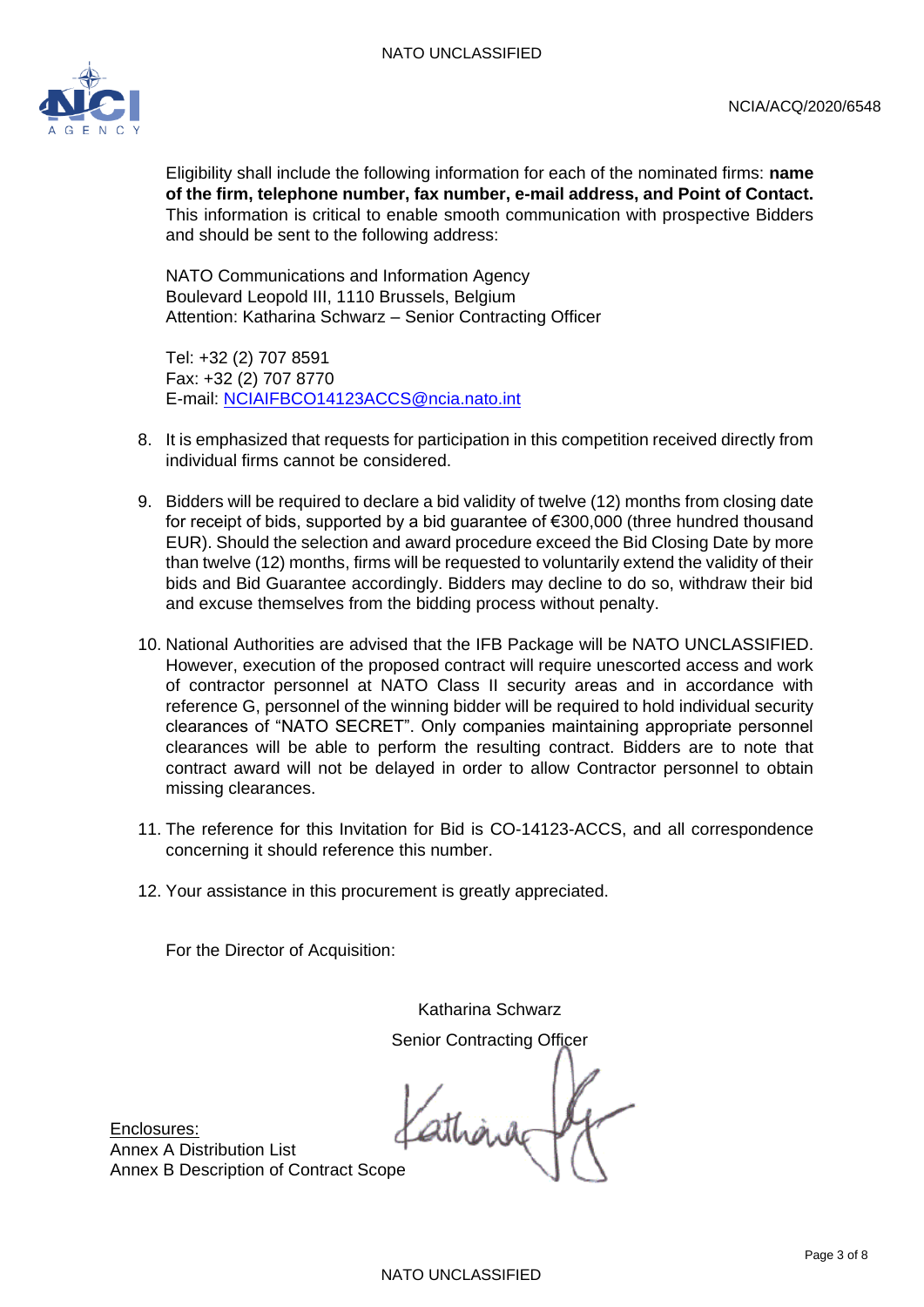

### **Annex A**

# **Distribution for Official Notification of Intent to Call for Bids IFB-CO-14123-ACCS**

| <b>NATO Delegations (Attn: Investment Committee Adviser):</b> |   |
|---------------------------------------------------------------|---|
| Albania                                                       |   |
| Belgium                                                       | 1 |
| <b>Bulgaria</b>                                               | 1 |
| Canada                                                        | 1 |
| Croatia                                                       | 1 |
| <b>Czech Republic</b>                                         |   |
| <b>Denmark</b>                                                | 1 |
| Estonia                                                       | 1 |
| France                                                        | 1 |
| Germany                                                       | 1 |
| Greece                                                        |   |
| Hungary                                                       | 1 |
| Iceland                                                       | 1 |
| Italy                                                         | 1 |
| Latvia                                                        |   |
| Lithuania                                                     |   |
| Luxembourg                                                    | 1 |
| The Netherlands                                               | 1 |
| Norway                                                        | 1 |
| Poland                                                        | 1 |
| Portugal                                                      |   |
| Romania                                                       |   |
| Slovakia                                                      | 1 |
| Slovenia                                                      | 1 |
| Spain                                                         | 1 |
| Turkey                                                        |   |
| <b>United Kingdom</b>                                         |   |
| <b>United States</b>                                          | 1 |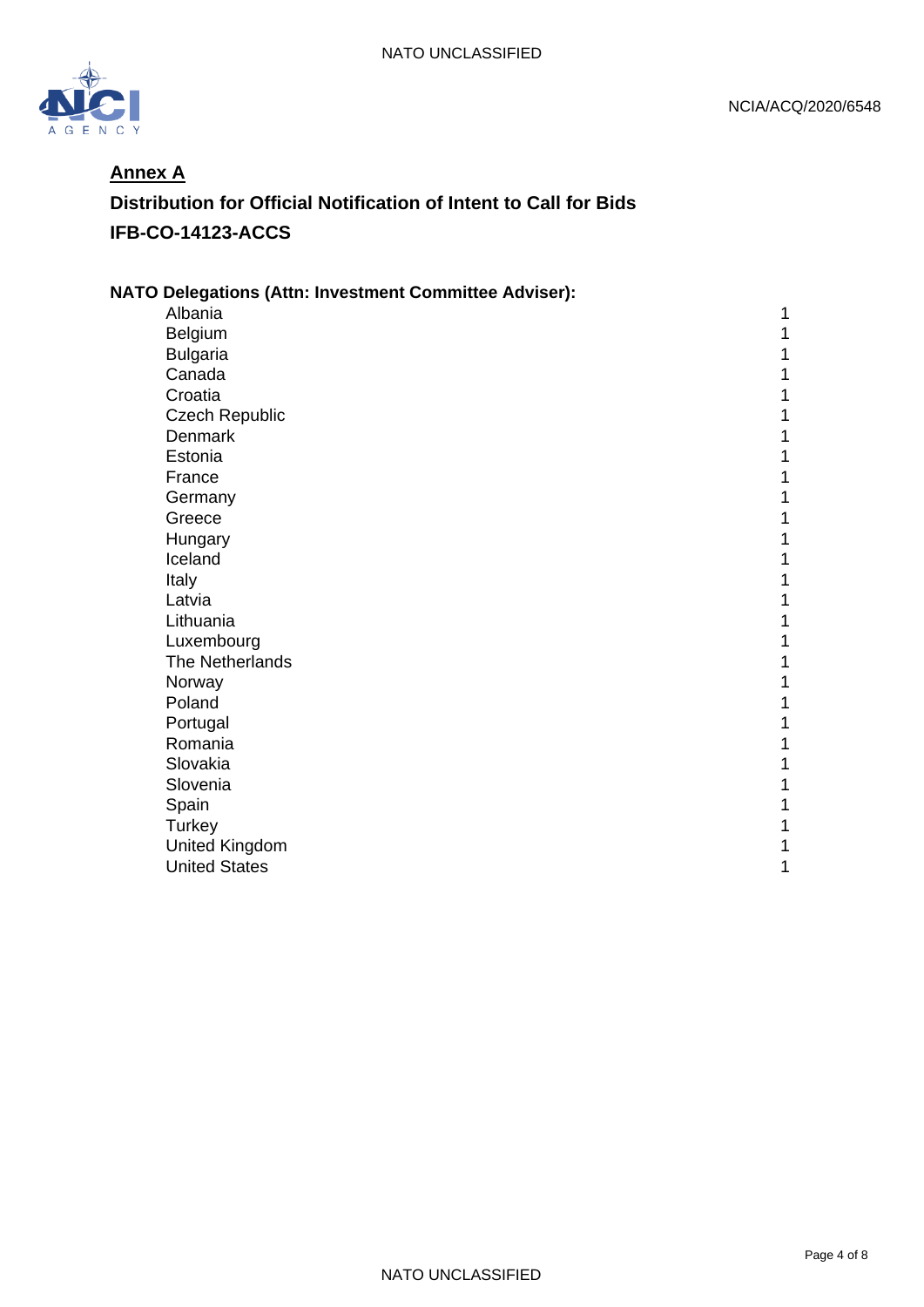

### **Belgian Ministry of Economic Affairs**

### **Embassies in Brussels (Attn: Commercial Attaché):**

| Albania               |   |
|-----------------------|---|
| <b>Bulgaria</b>       |   |
| Canada                |   |
| Croatia               |   |
| <b>Czech Republic</b> |   |
| <b>Denmark</b>        |   |
| Estonia               |   |
| France                |   |
| Germany               |   |
| Greece                |   |
| Hungary               |   |
| Iceland               |   |
| Italy                 |   |
| Latvia                |   |
| Lithuania             |   |
| Luxembourg            |   |
| The Netherlands       |   |
| Norway                |   |
| Poland                |   |
| Portugal              |   |
| Romania               |   |
| Slovakia              |   |
| Slovenia              |   |
| Spain                 |   |
| Turkey                |   |
| <b>United Kingdom</b> |   |
| <b>United States</b>  | 1 |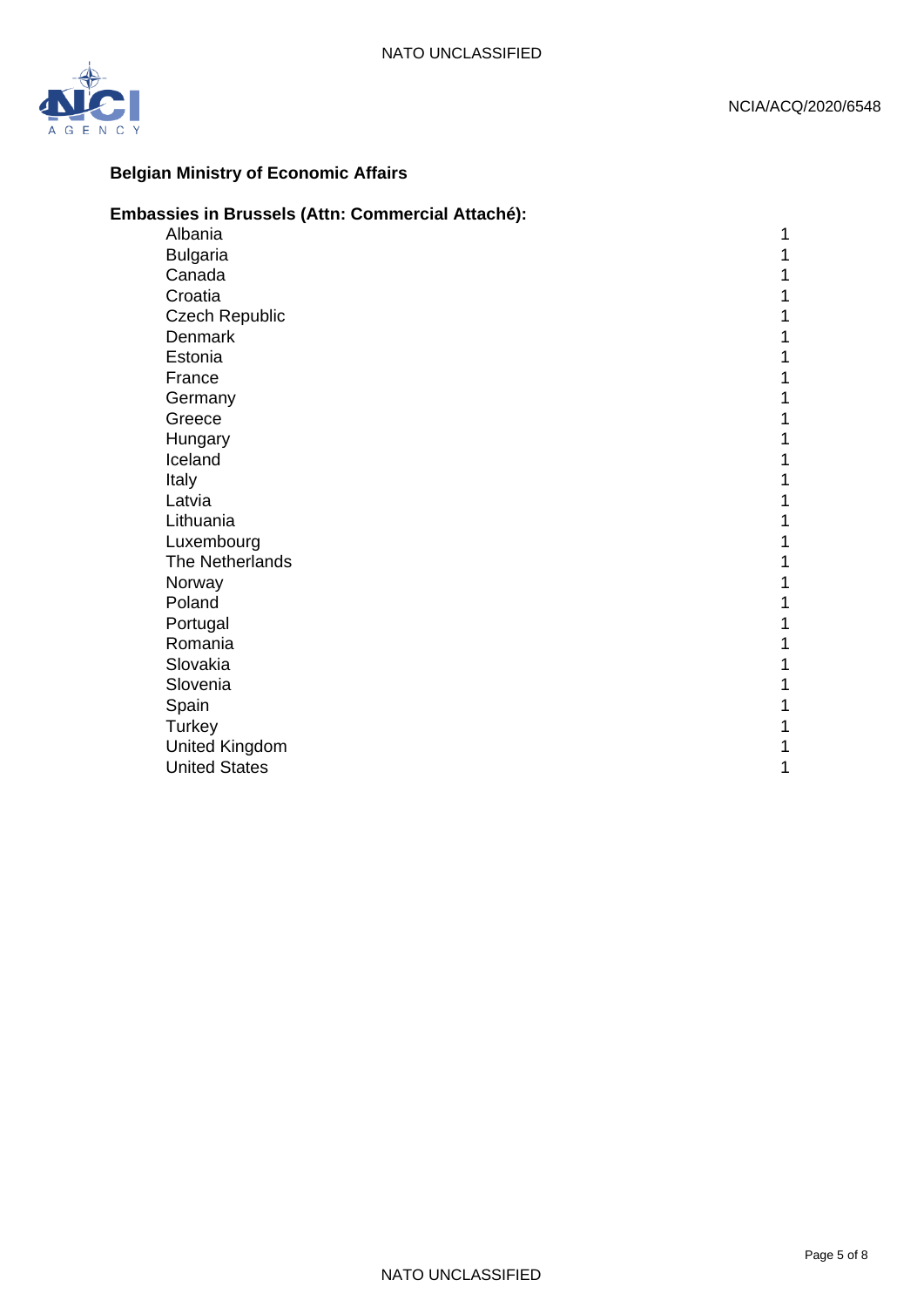

### *Distribution for information (Blind to Potential Industrial Suppliers):*

| <b>NATO HQ</b><br>NATO Office of Resources<br>Management and Implementation Branch - Attn: Deputy Branch Chief |                                                    |  |  |  |
|----------------------------------------------------------------------------------------------------------------|----------------------------------------------------|--|--|--|
| Director, NATO HQ Communications and Information Staff,<br>Attn: Executive Co-Ordinator                        |                                                    |  |  |  |
| SACTREPEUR,<br>Attn: Infrastructure Assistant                                                                  |                                                    |  |  |  |
| <b>Strategic Commands</b><br>ACO                                                                               | HQ SACT Attn: ACOS C4ISR<br>Attn: SPT CIS Director |  |  |  |

### **NCI Agency – Internal Distribution**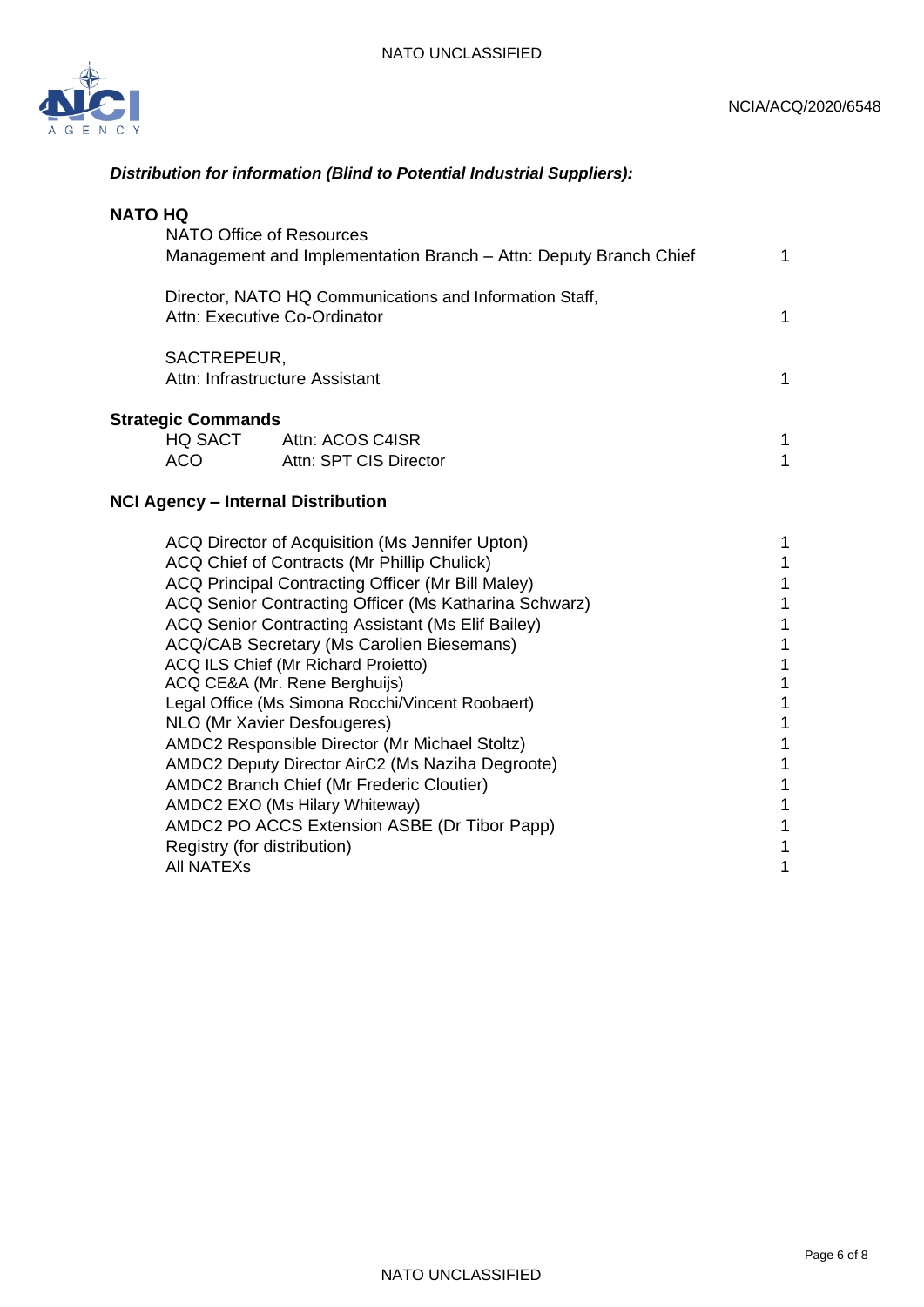

# **Annex B: Summary of Requirements**

## **IFB-CO-14123-ACCS**

### **1 Background**

The ACCS Capability Package (CP 5A-0109) authorised projects in order to establish a first Level of Operational Capability (LOC1) through the validation and test of the core software at the ACCS Software & System Test and Validation Facility (STVF) and the follow-on implementation to validation sites and then replication sites.

The approved Addendum 2 to CP 5A-0109 refers to the "Extension of the ACCS into Albania, Bulgaria, Croatia, Estonia, Germany, Iceland, Latvia, Lithuania, Romania, Slovakia and Slovenia". An ACCS Software-Based Element (ASBE) will be provided, using the ACCS software and hardware at ACCS Extension sites.

The 1<sup>st</sup> Stage Authorization of Voice Communication Equipment (VCE) part of the ASBE Type "B" Cost Estimate was granted on 23 September 2014 (Reference F).

The Authority to Issue the Invitation for Bid (AIIFB) is subject to prior authorization from the Investment Committee, currently envisaged for May 2020.

### **2 Scope**

The ASBE VCE includes Voice Communication System (VCS) at each site to provide Air Command and Control (AirC2) operators, as a function of their role, with access to G-A-G radios including HF, VHF and UHF channels and also radios for voice co-ordination of tactical data links (Link 11 and Link 16). The operator work positions will be equipped with a Voice Communication Facility (VCF) as part of the ASBE VCE along with secure and non-secure means to control the ACCS communications at sites. Furthermore, the Ground to Ground (G-G) element provides communications with a wide variety of entities over many different carrier networks. The VCE contains additionally telephone sets, public address system, time reference, communications system manager work position and voice recording / replaying and reproduction (VR/R) installation.

During the execution of the contract, the Contractor will be requested to perform the following activities:

- Project Management, including reporting to the Purchaser;
- System Requirements Review (SRR) based on the initial system requirements included in the Contract;
- System Design Review (SDR) as needed to satisfy the system-level requirements with a solution;
- Preliminary Design Review (PDR) and Critical Design Review (CDR) shall be conducted i.a.w. MIL-STD-499 and MIL-STD-1521. Activities shall include hardware and firmware design and hardware selection;
- ASBE VCE Configuration and Data Management, Quality Assurance;
- Progress and technical reviews, where the Contractor shall present and walk through engineering data, specifications, drawings, manuals, schematics, design and test plans, supported by implementation oriented demonstrations and prototypes;
- Hardware procurement and delivery, system installation, and integration;